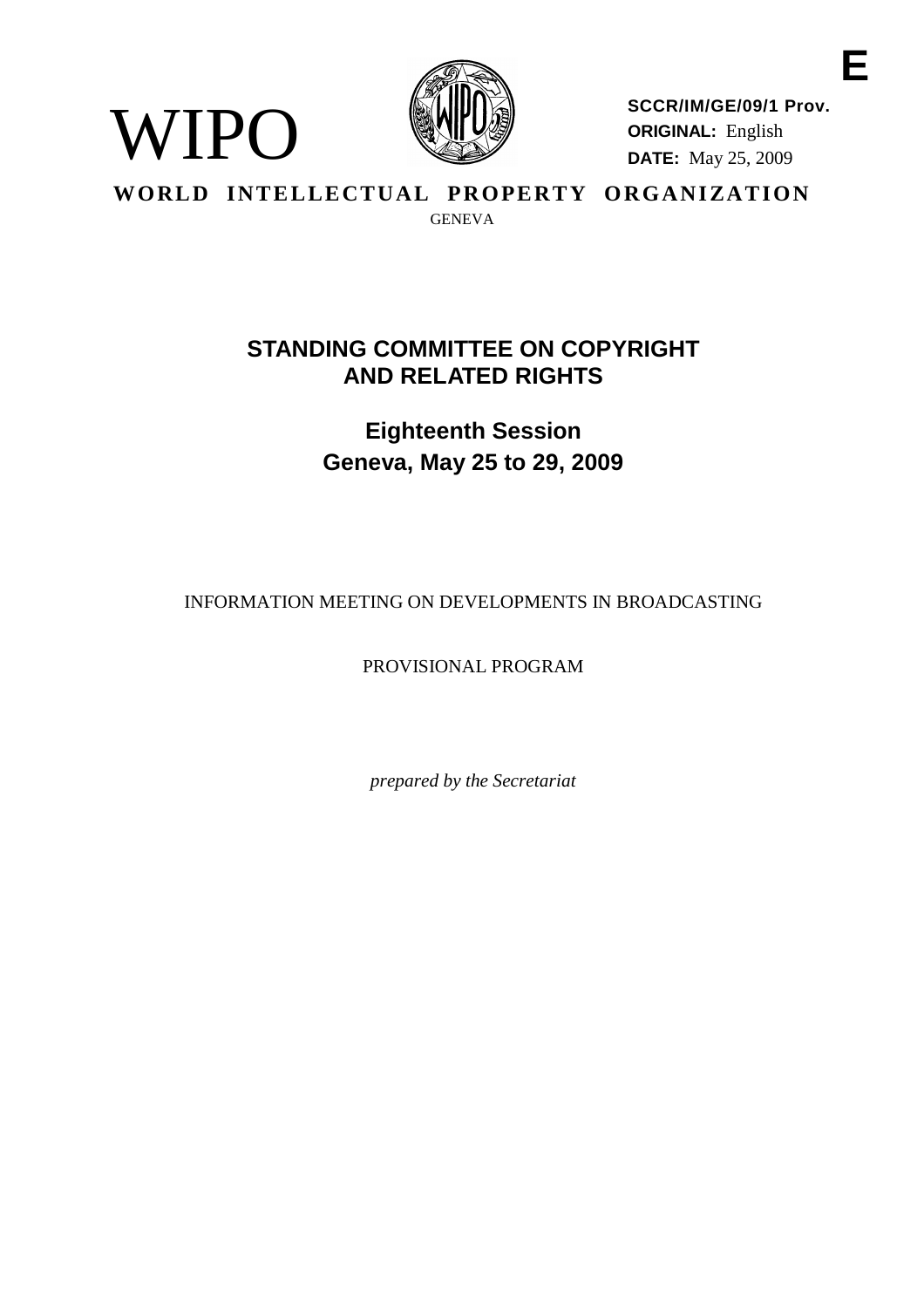# SCCR/IM/GE/09/1 Prov. page 2

# PROVISIONAL PROGRAM

#### Information Meeting on Developments in Broadcasting

#### Monday, May 25, 2009

| $10.00 - 10.10$ | Welcome address by: |                                                                                                     | Mr. Francis Gurry, Director General,<br>World Intellectual Property Organization (WIPO)                    |  |
|-----------------|---------------------|-----------------------------------------------------------------------------------------------------|------------------------------------------------------------------------------------------------------------|--|
| $10.10 - 11.00$ | Theme 1             | Developments in the Broadcasting Industry                                                           |                                                                                                            |  |
|                 |                     | Speakers:                                                                                           | Mr. Avnindra Mohan<br><b>Executive Vice President</b><br>Zee Network, ESSEL Group, New Delhi               |  |
|                 |                     |                                                                                                     | Mr. Luis Alejandro Bustos<br>Corporate Legal General Director<br>Televisa Group, Mexico                    |  |
| $11.00 - 11.20$ |                     | <b>Coffee Break</b>                                                                                 |                                                                                                            |  |
| $11.20 - 11.45$ | Theme 2             | Developments in Broadcasting Technologies                                                           |                                                                                                            |  |
|                 |                     | Speaker:                                                                                            | Mr. Lieven Vermaele<br>Director, Technical Department, European<br>Broadcasting Union (EBU), Geneva        |  |
| $11.45 - 12.10$ | Theme 3             | Technological Developments in the Broadcasting Industry:<br>The Perspective of Developing Countries |                                                                                                            |  |
|                 |                     | Speaker:                                                                                            | Mr. Tharaka Mohotti<br>Director Engineering, MTV Channel (Pvt) Limited<br>Depanama, Pannipitiya, Sri Lanka |  |
| $12.10 - 12.45$ | Theme 4             | <b>Broadcasting and Development</b>                                                                 |                                                                                                            |  |
|                 |                     | Speakers:                                                                                           | Ms. Simone Lahorgue Nunes<br>Lahorgue Advogados, Rio de Janeiro                                            |  |
| $12.45 - 13.00$ |                     | Discussion                                                                                          |                                                                                                            |  |
| $13.00 - 15.00$ |                     | Lunch break                                                                                         |                                                                                                            |  |